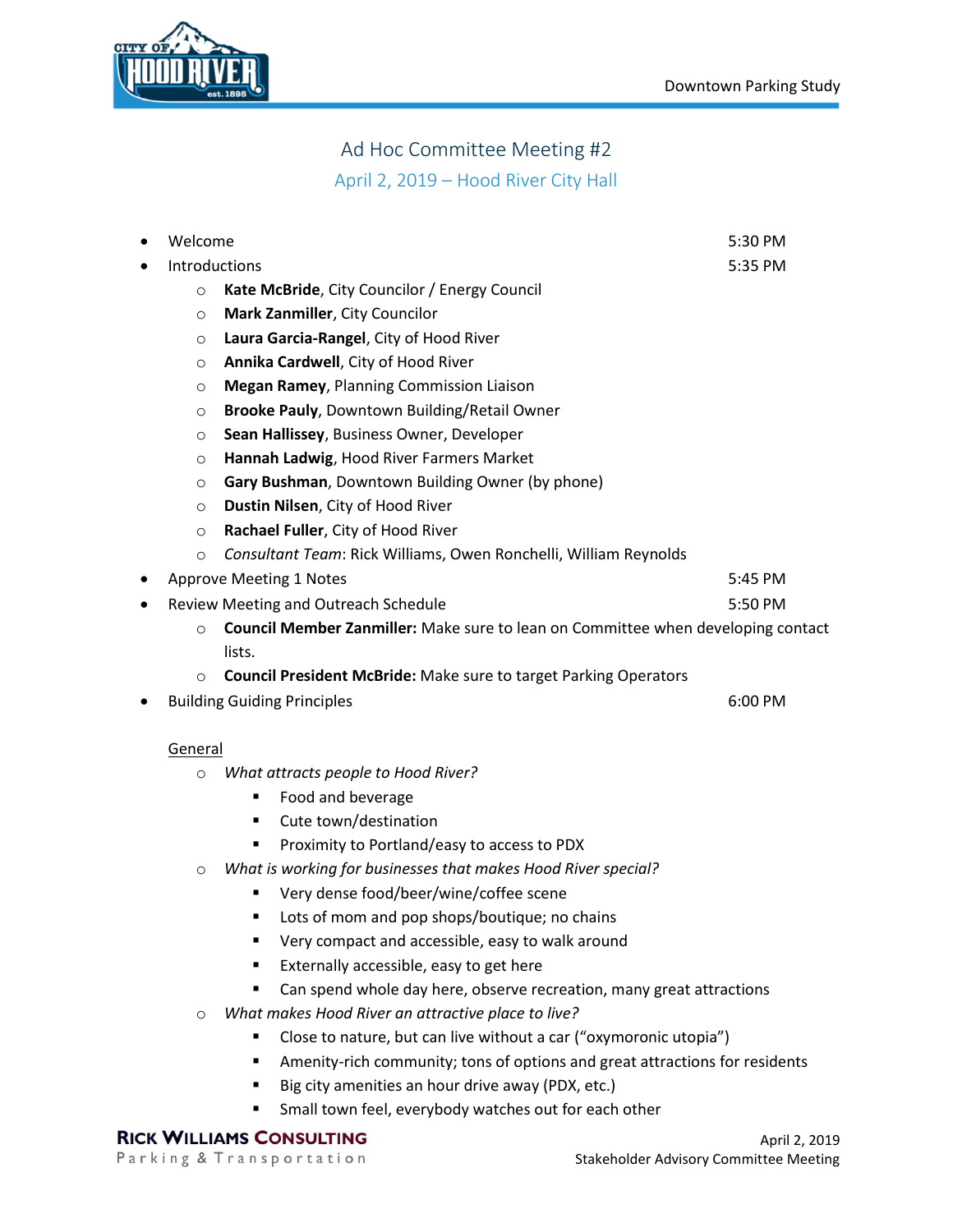

- Great schools, great for families, high quality of life
- o *What types of things keep you here?* 
	- Food and drink options
	- Beautiful, access to nature
	- Quality of life
	- Community
	- Geographic richness; weather (variety, seasonality)
	- Lack of congestion/easy to get around

#### Parking

- o *What is currently working well in the parking system?* 
	- Cars move and circulate fairly well, generally good turnover
	- Fairly convenient (relative to other cities)
	- Parking has not disrupted urban design, no overwhelming large lots
	- Generally there have been many options for obtaining parking downtown
	- Fairly affordable parking system (even for customers)
	- Customer/visitors can typically park close to destinations
	- After 6pm, parking is free and readily available
	- Sundays are free (but busy)
	- Enforcement is effective, present, active, visible, pleasant
	- Signage is not overwhelming
	- BUT: tension is growing among user groups
- o *What is currently not working well in the parking system?* 
	- Signage and wayfinding largely ineffective, doesn't direct visitors to parking
	- Oak Street is unsafe for bicyclists; friction with traffic (but most other streets are generally OK)
	- Some feel enforcement can be too aggressive
	- Perceived problem that it's difficult to find parking (among locals, particularly those who lived here for many years; some locals indicate they avoid peak tourist times like Saturday mornings in the summer)
		- When Farmer's market moved to Downtown, there was a need to convince people that they would be able to find parking
		- Downtown parking should be viewed as a shared resource.
	- Payment technology is outdated and inconvenient (coin meters)
	- The current fee-in-lieu system is not workable for new development downtown.
	- Blind corners (turning onto Oak Street) can be very challenging (pedestrian/vehicle conflicts)
	- Crossing Oak on  $3^{rd}$  and  $4^{th}$  as a pedestrian is a challenge, crosswalks inadequate
	- Some parking is not well set up for the number of large recreational vehicles (Sprinter vans)
	- There is very little downtown activity after 8pm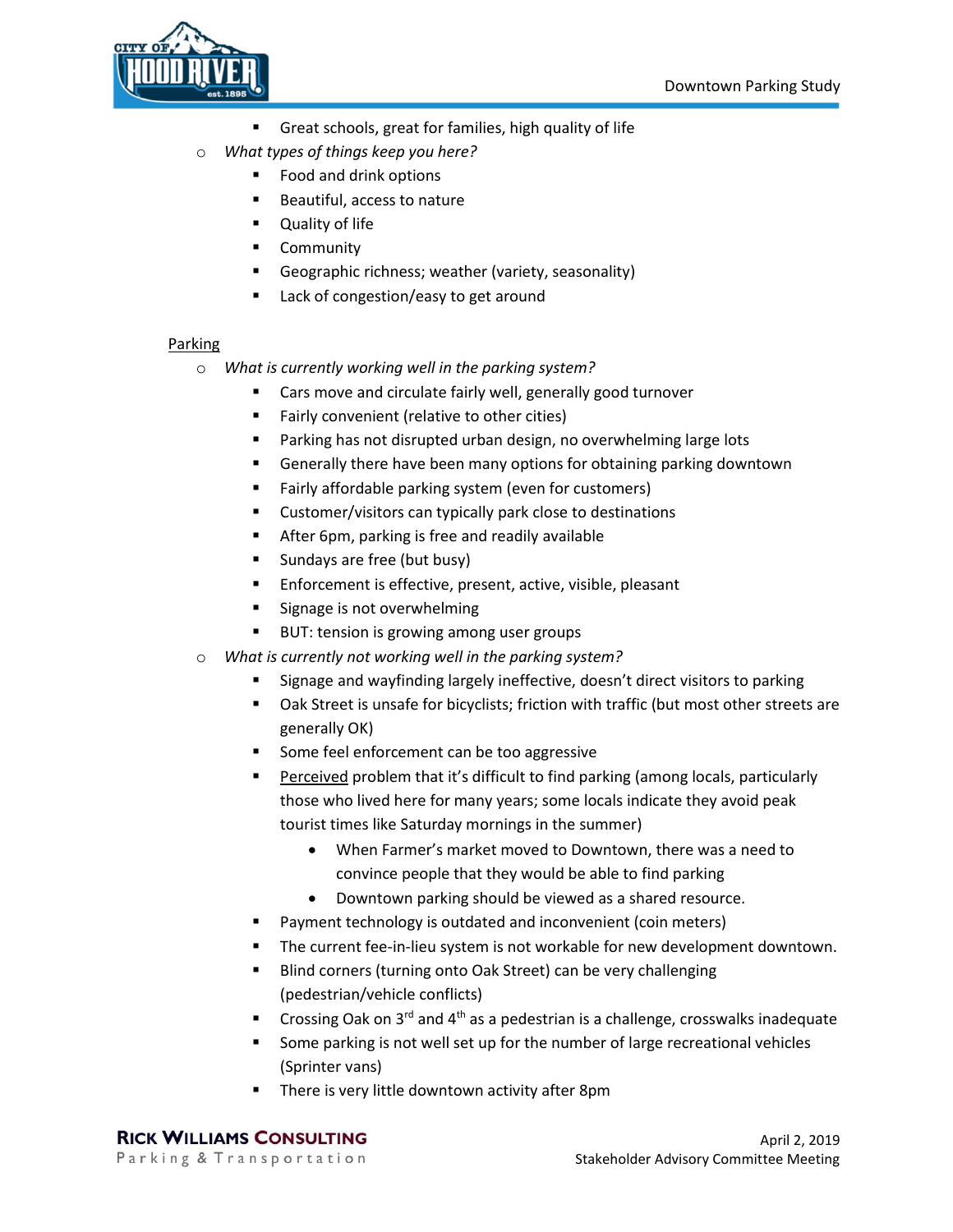

- Lighting is fairly poor, but still feels safe (not a major issue)
	- Largely by choice, the City tries to maintain dark skies as much as feasible
- Locals avoid downtown because traffic moves so slowly during peak times (pedestrians generally have priority when there are large numbers of visitors).

## Establishing Priorities

- o *Should employees be allowed to park on-street in the commercial downtown?*
	- Perhaps if they pay?
	- No (from Business owner perspective) or at least strongly discouraged; most employers feel this parking should be available for customers
		- But many employers let them because other parking options limited
	- No.
- o *Should business/property owners be allowed to park on-street in the commercial downtown?*
	- No; should be consistency between employees and owners
	- However, there needs to be considerations for loading/moving equipment; should be some degree of flexibility (for infrequent needs)
- o *Should downtown residents be allowed to park on-street in the commercial downtown? (\*Meaning special privileges for residents, such as with a permit; residents driving downtown to shop/eat are considered visitors in this context)*
	- No; not during business hours
- o *Should employees be allowed to park on-street in residential neighborhoods?*
	- No; not as a priority
	- There should be parity between options for employees and residents
	- But, residents do not "own" the public on-street parking in residential areas
- o *Should downtown customers be allowed to park on-street in residential neighborhoods?*
	- Yes, but this is not ideal for customers
	- Need to be mindful of residents, particularly in areas where they have no other option when the street is full
	- Should not be prohibited; needs to be customer-friendly

### Responsibilities and Roles

- o *In Downtown, who is responsible for providing (supplying) parking to customers?*
	- City is primarily responsible; City (80%) / Private (20%)
- o *In Downtown, who is responsible for providing (supplying) parking to employees?*
	- Balance of private and public; strategic balance
- o *In Downtown, who is responsible for providing (supplying) parking to residents?*
	- (To be determined...)